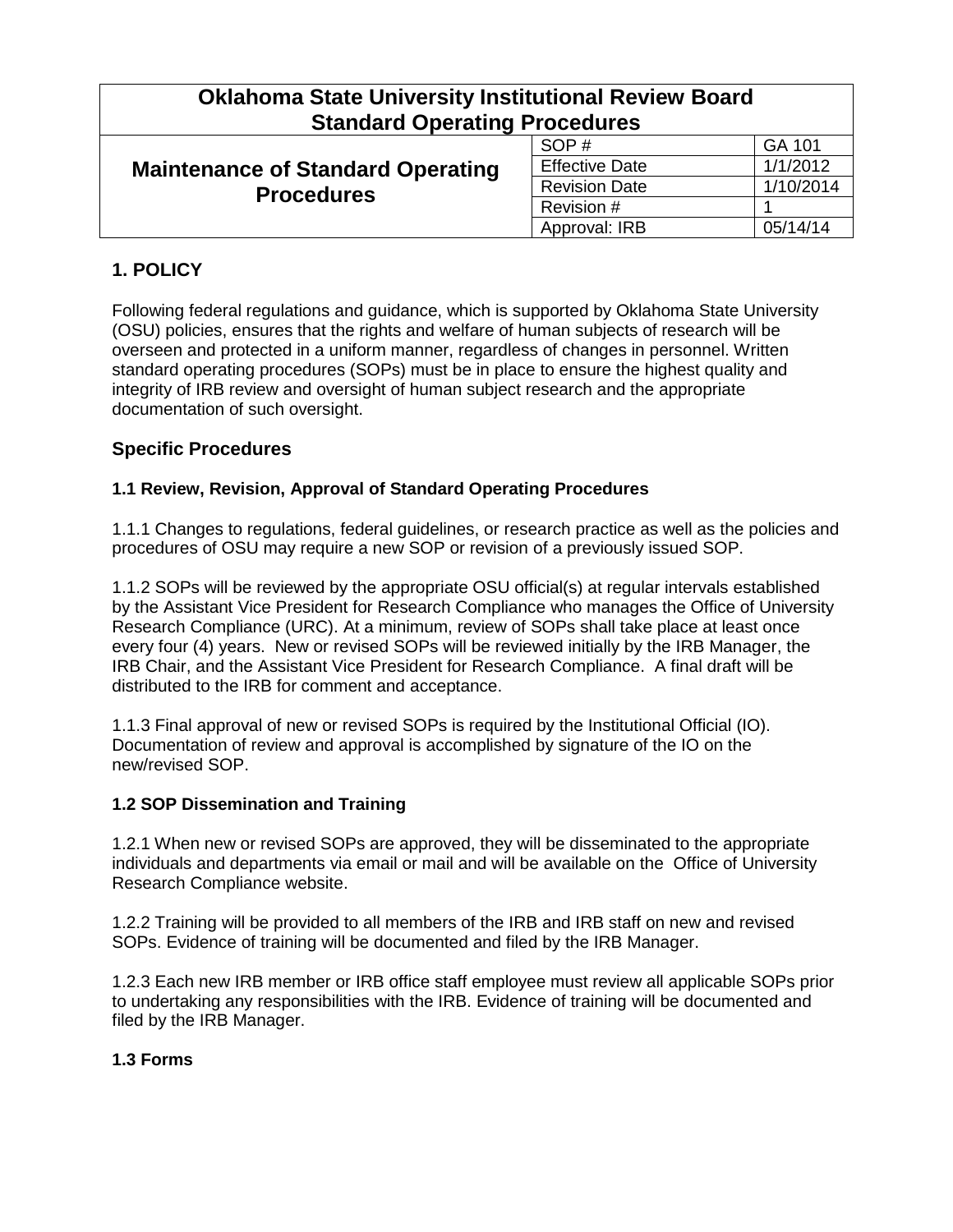Forms are used to 1) ensure that policies are integrated into the daily operations of research and review throughout OSU, and 2) enable IRB office staff to manage, review, track, and handle notification functions consistently. Forms are either controlled or non-controlled.

1.3.1 Controlled forms are regulatory documents that become part of the permanent record of IRB review and determination. Therefore, they must be reviewed and approved as described in sections 1.1 and 1.2.

1.3.2 Non-controlled forms are management tools that are not subject to the standards of control cited in sections 1.1 and 1.2.

# **2. SCOPE**

These SOPs apply to all IRB personnel and appropriate URC office staff.

# **3. RESPONSIBILITY**

The OSU Institutional Official (IO) is responsible for granting final approval (as appropriate) to new and revised SOPs for the IRB.

The OSU Assistant Vice President for Research Compliance is responsible for establishing intervals for the timely review of SOPs and for periodically reviewing and modifying (as appropriate) OSU policies pertaining to research involving human subjects.

The IRB Manager and IRB Chair (or his/her designee) are responsible for periodically reviewing and suggesting modifications as appropriate to the IRB's SOPs.

## **4. APPLICABLE REGULATIONS AND GUIDELINES**

45 CFR 46.108 21 CFR 56.108, 56.109, 56.113

## **5. REFERENCES TO OTHER APPLICABLE SOPs**

This SOP affects all other SOPs.

## **6. ATTACHMENTS**

- GA 101-A SOP Revision Worksheet
- GA 101-B SOP Review Meeting Template
- GA 101-C SOP Revision Log
- GA 101-D Forms Revision Log
- GA 101-E SOP Template

## **7. IMPLEMENTATION OF PROCEDURES**

| Who                | <b>Task</b>                                      | Tool                          |
|--------------------|--------------------------------------------------|-------------------------------|
| Assistant VP for   | Monitor appropriate sources and contacts for     | <b>SOP Revision Worksheet</b> |
| Research           | procedure updates, note procedures that may need |                               |
| Compliance         | revisions and indicate priority.                 |                               |
| <b>IRB Manager</b> | On pre-determined schedule, meet regarding       | <b>SOP Review Meeting</b>     |
| <b>IRB Chair</b>   | changes to SOPs.                                 | Template                      |